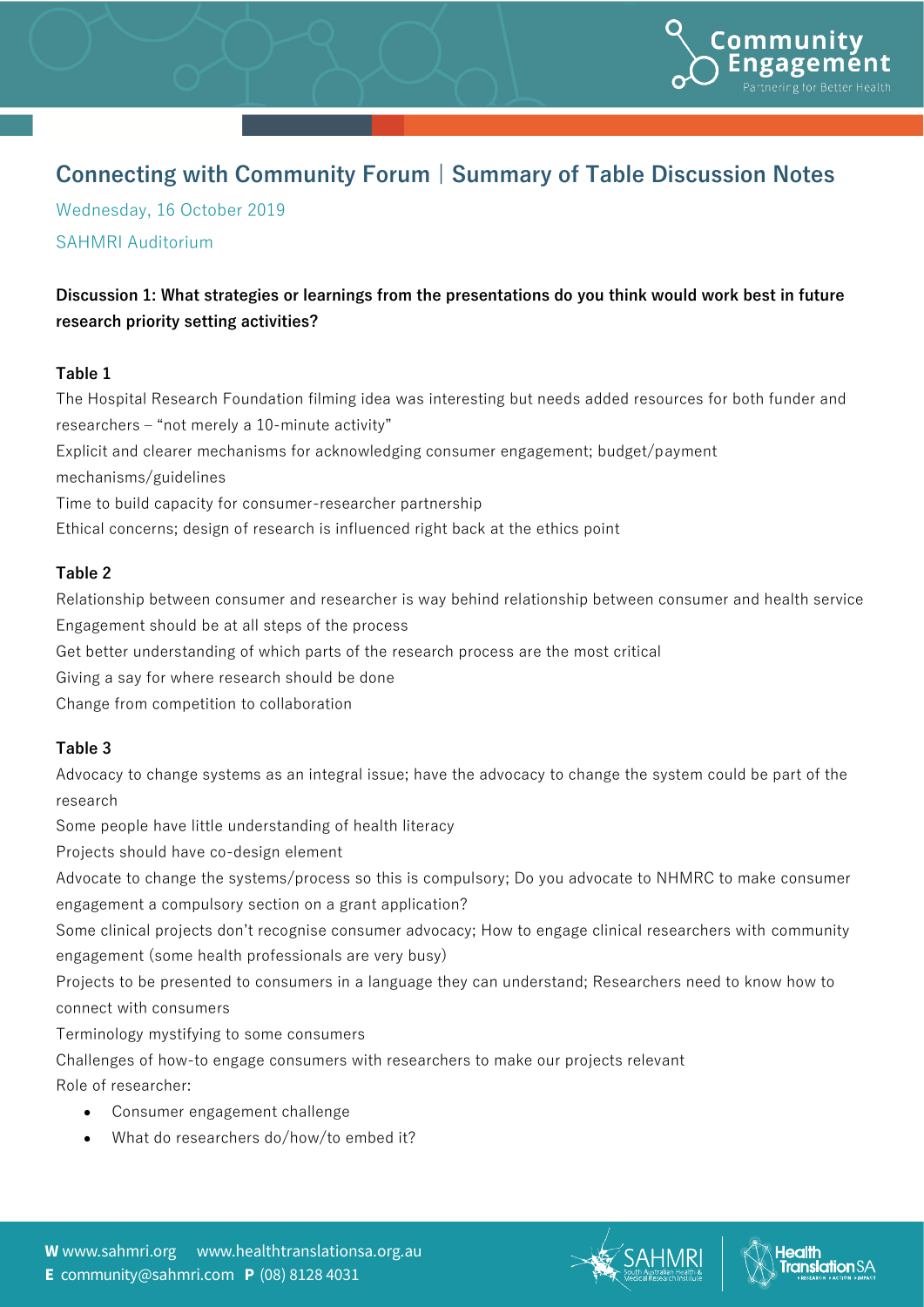

#### **Table 4**

Include people with lived experience on all panels

Explore the barriers of researchers engaging people with lived experience (including strategies to tackle those barriers)

Training of researchers and people with lived experience

- Demystifying research
- Both researchers and consumers in the room
- Building confidence in consumers in order to be able to engage with researchers
- Choose researchers carefully for the workshops
- Level/stepped approach 1) Demystifying research/builds confidence in community, 2) Engaging researchers and consumers and 3) Project specific training
- Creating opportunities to level the power dynamics e.g. send consumers opportunities to email questions prior to the event

Strategy for funding consumers

Selection; the project applications must demonstrate "co-design" and need to attract "consumer co-design" with funding

#### **Table 5**

Stage of involvement important

How many representatives; one or two consumers

Process; Incentive versus motivation to be involved match

Avenues for advertising roles needs to be broad (communication plan)

Researchers have the power versus consumers with lived experience (co-design principles)

Framing; Market framed for The Hospital Research Foundation (only people involved are people who pay for tickets/services)

Reimbursement policy; Layer according to level of responsibility

Consumers on health ethics committee

## **Table 6**

Consumer involvement in guiding participation in problem development

Consumer involvement in directing focus on health promotion and prevention activities e.g. community connection

Using research that has already occurred overseas and inform consumers to assist in translation Grant applications should explicitly state need for co-design (and development of problem) Consumer involvement/engagement needs to be genuine not tokenistic (asking consumers about barriers to involvements)





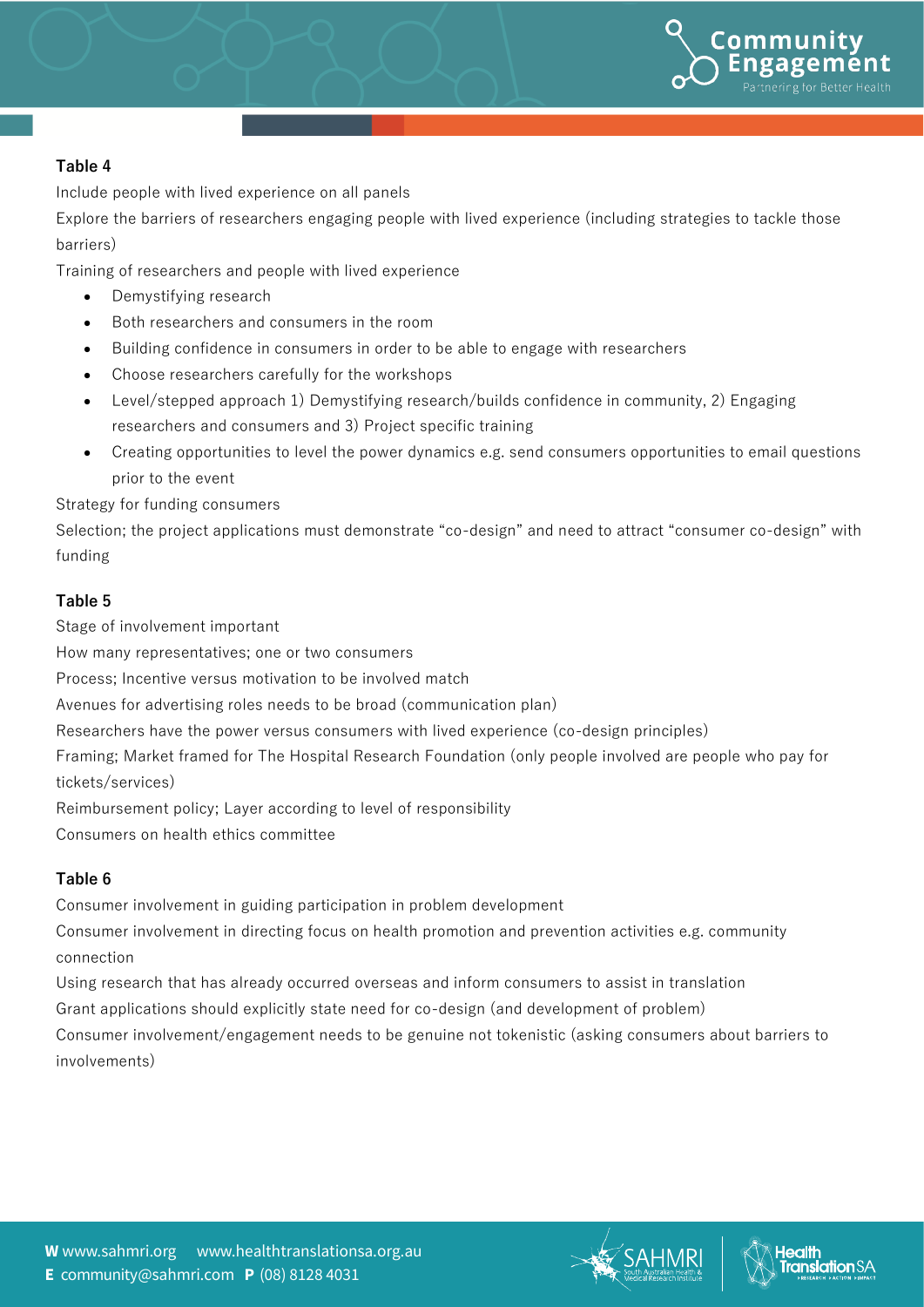

#### **Discussion 2: Outline your "top-tips" for one of the following topics**

#### **Communication**

Literacy/language – "Research speak"

Cultural issues

Acronyms

IT concerns

Does the structure of communication of engagement always need to be 'a reference group', 'research team meeting' with 1-2 consumer representatives? – Alternative community to 'organise' for research group (e.g. In the community setting, around the kitchen table).

Consumer representative versus a group/social media

'Coming in' to researcher versus 'going out'

Communication re: outcomes of research/outcomes of applications

Rural consumers; library skype support/hub for access

Clarifying expectations of the consumer engagement/researchers need to be clear to what the project needs:

- Are they representing the voice of 'many' through their networks?
- Are they there as individual for their individual experience?

Clear, concise and open

#### **Relationships**

Make it genuine

Manage expectations

Use (piggy back on) existing relationships (affiliations) between consumers and peak bodies

Clarification about research; Plain English

Removing jargon

Several organisations that could benefit from knowing about the Register/ROSA e.g. Global Centre for Modern Aging, Health Foundation, Cancer Council and other charities. There are also several marketing businesses doing consumer engagement and testing of messages on community.

#### **Research translation**

More likely to happen if the research was developed to solve a consumer identified problem

Lay description so consumer can understand (definitions)

Removing jargon

Shared vision

Translation key information into 'understandable' language.

Developing key messages of what research translation is:

- Translating research evidence into policy/practice
- Understand of the translation process/timing

People with a lived experience – experience valuable source of knowledge



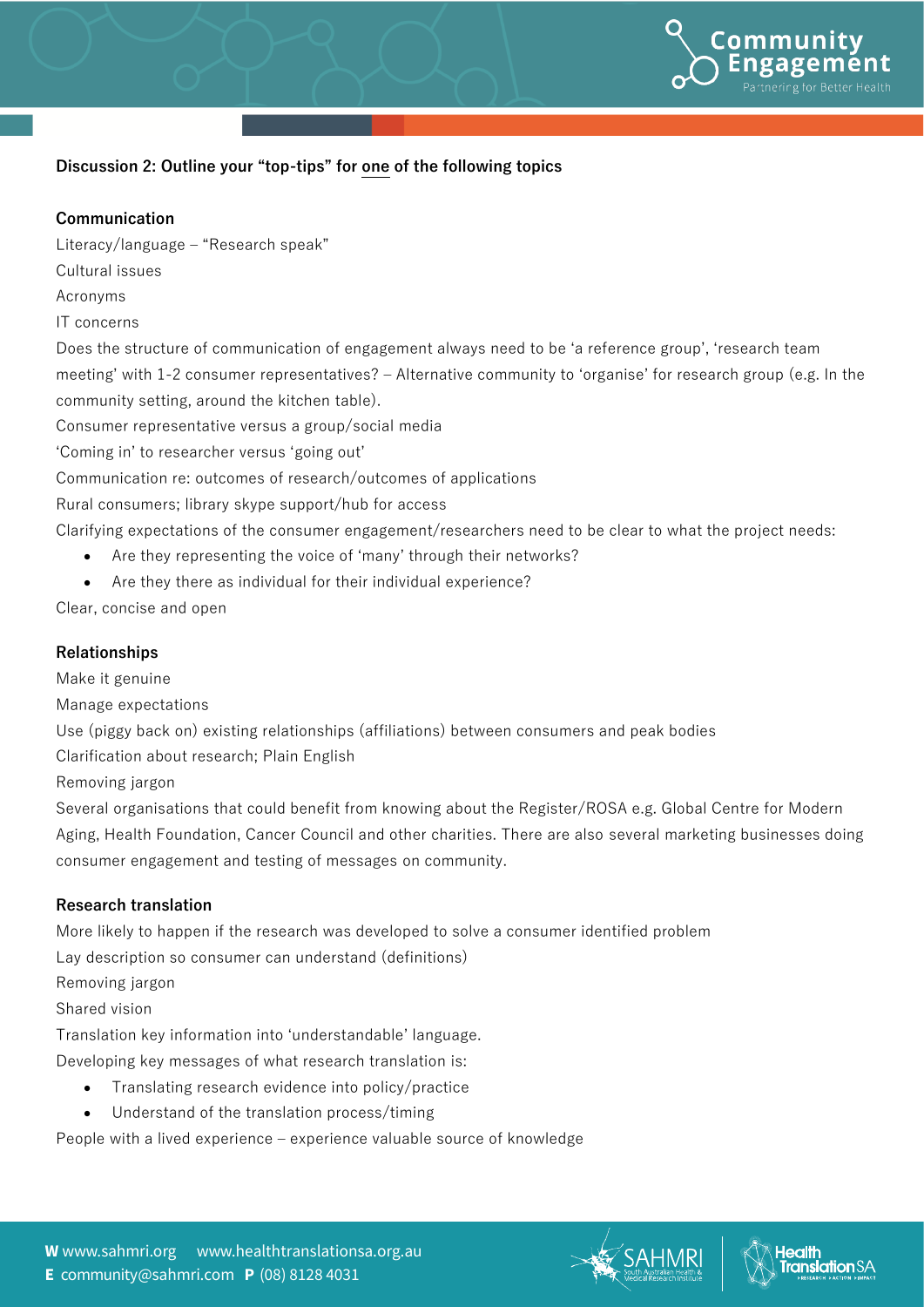

Feeling of empowerment is important to consumers seeking relationships with research groups

Important to communicate the real-world impact of the research to the community

Showcase the announcement of when the research is translated into the community rather than just the "cure for cancer"

Reflecting on why research doesn't go further e.g. health promotion tool

Communication at all stages re progress/lack of progress (or alternative pathways)

Pathway alternative/feasibility options – HTSA help do basic feasibility testing (if one group won't move it

forward – help identify if its feasible and move it forward)

Joining dots in/across system in order to move research along the pathway to achieve impact Consumer driven research project

## **Involving new people**

Network of consumer organisations - All with their own pool of consumer and community

- Training of consumer advocates
- Not thinking of them as volunteers but as part of the team
- Get out of the city; Connect to outer/regional suburbs

Regular/routine e.g. community group settings; regular presence and a coordinated approach (including remote communities)

Multicultural aspects; Communication techniques for presentations

Use of social media in some instances

Engaging with support groups e.g. professional networks

Harnessing retirees or part retirees from all works of life to become involved with community engagement

(experience not wasted and still valued role)

It might be worth chatting to the Fay Fuller Foundation about their 'Our Town' initiative - Possible opportunity for strategic partnerships in country towns as well as leveraging dollars

## **Embedding engagement**

Grant process should cover how consumers will be involved across the life of research

Timing of meeting to be schedule when consumer can attend – not that it is scheduled and then they come if they can

Papers; Accessibility (often a lot to print and make notes for meaningful contribution)

Don't have the attitude that we are all consumers; If your role is as a researcher then you are not a consumer in this instance

Researchers training; Not just early career

Building collaborative capacity

Embedding consumers within the governance structure

Employ people in research as peer workers

Getting the right skills for the right roles

Training